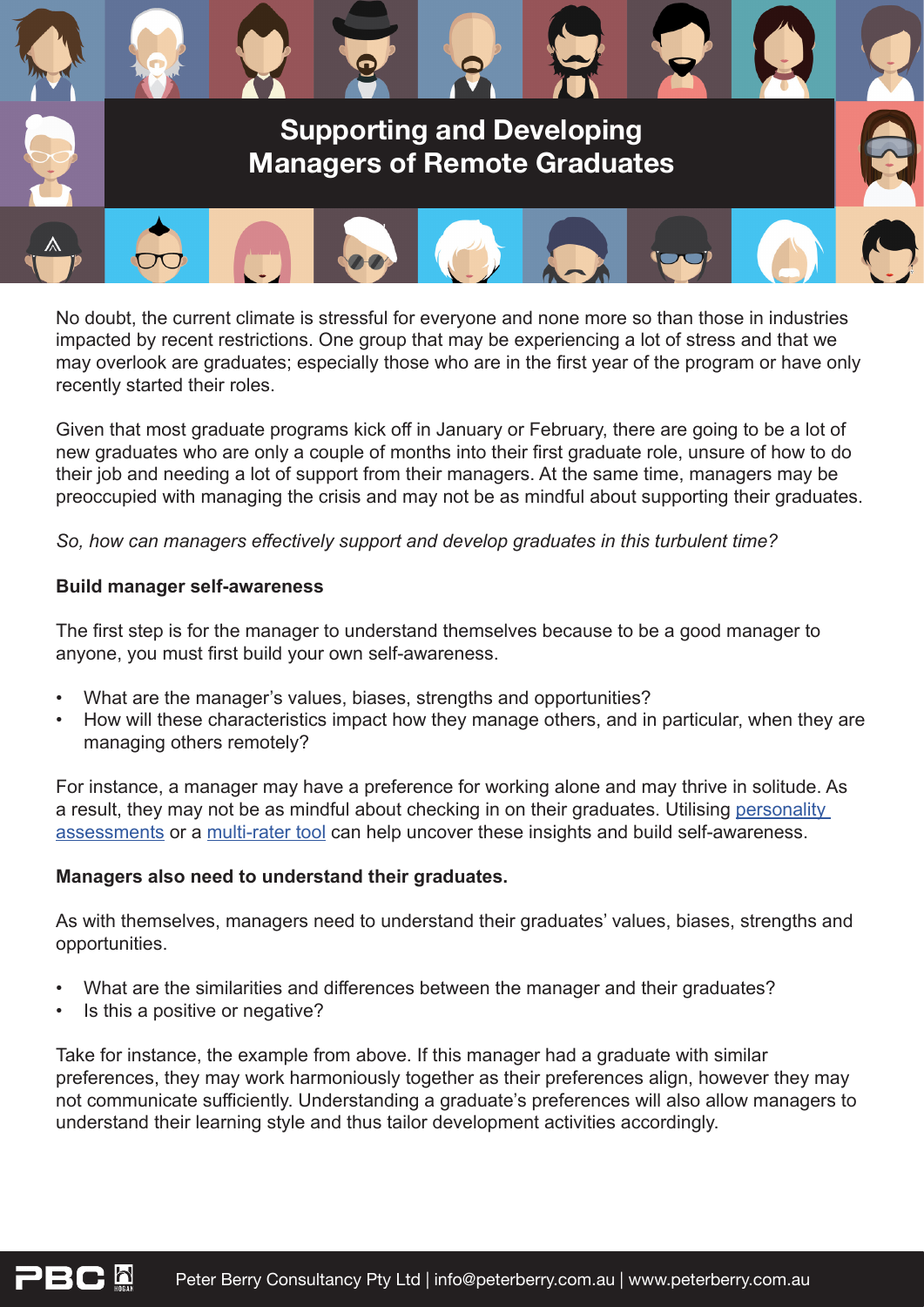# **A strong focus on the graduates' ongoing development and clear and timely feedback must also be maintained.**

With changed work arrangements, the typical structured development activities of a graduate program may not be able to be fulfilled.

**It is important to make sure that graduates are still getting the same opportunities, but potentially via a different medium.** Where they once may have shadowed a more senior staff member physically, they may now need to do this virtually. Further, consistent and high-quality feedback must also be maintained. This was able to be more efficiently provided when both were able to be in the same physical space- although we know even in close physical proximity many managers struggle to provide feedback.

When working remotely, managers may need to consider more structured methods of providing feedback, for instance a multi-rater tool especially designed for graduates, such as the [Graduate](https://www.peterberry.com.au/products/graduate-talent-assessment-gradta/?utm_source=aage&utm_medium=pdf&utm_campaign=aage-email)  [Talent Assessment \(GradTA\).](https://www.peterberry.com.au/products/graduate-talent-assessment-gradta/?utm_source=aage&utm_medium=pdf&utm_campaign=aage-email)



**The Graduate Talent Assessment (GradTA)** is a multi-rater feedback tool designed to help organisations consistently measure the performance of their graduates based on what their key stakeholders are seeing. The GradTA assesses graduates across a number of key themes, including self-management, relationship management, performance and achievement orientation.

The diverse perspectives gathered by the GradTA help to reveal strengths and development opportunities early in their career.

We are pleased to offer AAGE members 30% off the Graduate Talent Assessment. Contact [us for more information](mailto:info@peterberry.com.au?subject=GradTA). We also provide a complementary online qualification in the Graduate Talent Assessment, which you can complete [here.](https://www.peterberry.com.au/qualification/grad-ta/?utm_source=aage&utm_medium=email&utm_campaign=aage)

# **Finally, it is essential that the graduates' mental health and well-being is kept in mind.**

Do they have the right technology to do their role? Is there sufficient communication about the current situation? Are the expectations of them clear? And are they aware of the services available to them, such as EAPs? Let's not forget, they are new employees and may not know these services are available to them.

To discuss your specific development need, please contact us via email at **[info@peterberry.com.au](mailto:info@peterberry.com.au)**.

PBC are also pleased to offer virtual graduate recruitment solutions, including virtual assessment centres. For more information, please view our [Vitual Assessment Centres resource.](https://www.peterberry.com.au/media/2961/pbcs-virtual-assessment-centre-solutions.pdf)